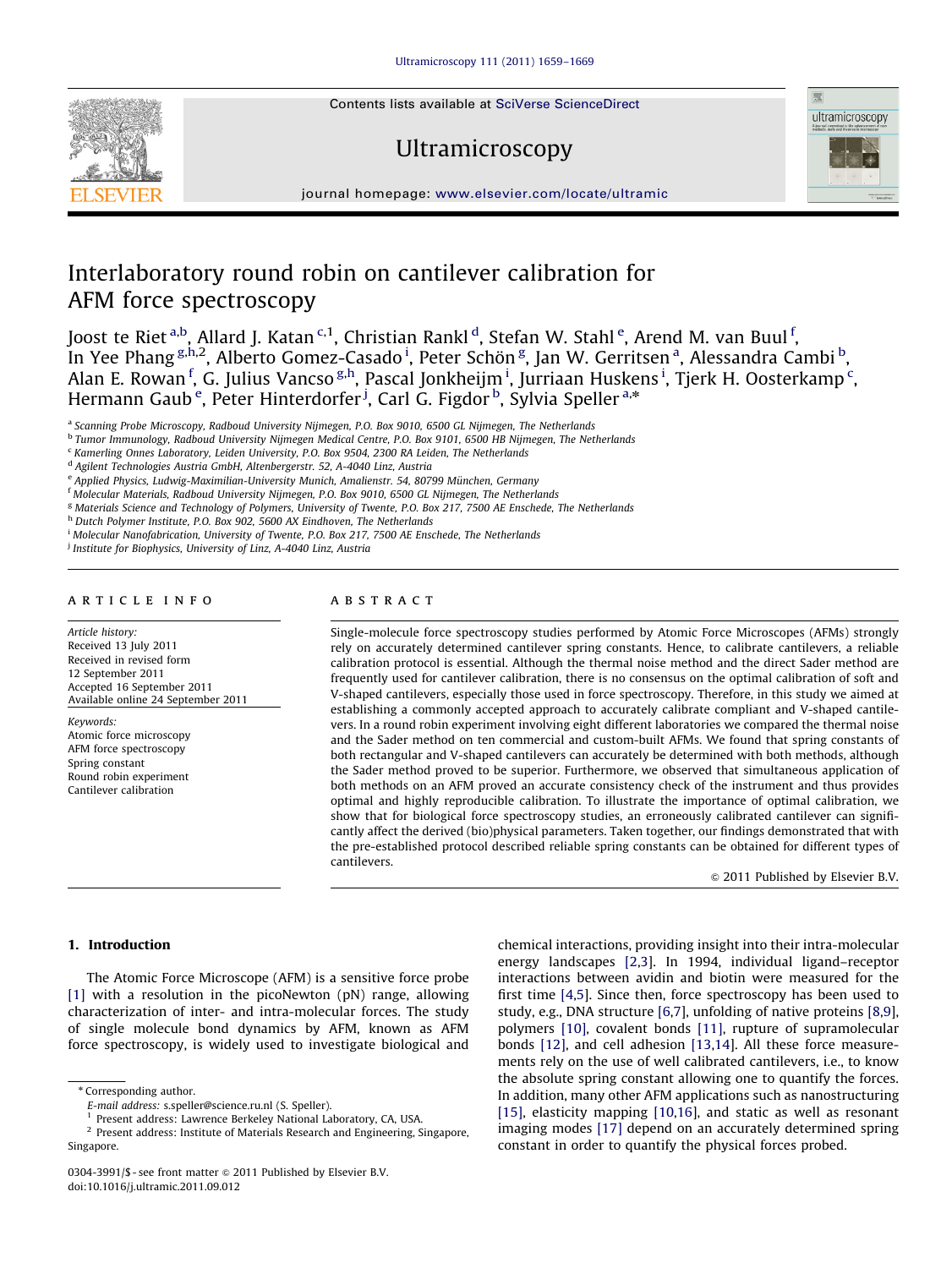Over the last decades, several methods have been proposed to determine AFM cantilever spring constants that can be grouped into three categories. Dimensional modeling methods require precise knowledge of the cantilever dimensions and material properties to calculate the spring constant [\[18–20](#page-9-0)]. Static deflection methods use glass fibers [\[21,22](#page-9-0)], reference cantilevers [\[23,24\]](#page-9-0), electrostatic forces [\[25\]](#page-9-0), or a piezosensor [\[26\]](#page-9-0) to determine the spring constant by loading the cantilever with a known static force. Finally, there are different dynamic deflection methods that relate the spring constant to the cantilever's resonance behavior, such as the Cleveland method [\[27\],](#page-9-0) the thermal noise method [\[28\]](#page-9-0), the Sader method [\[29,30](#page-9-0)] and laser Doppler vibrometry [\[31\]](#page-9-0).

All these methods have previously been discussed and compared with each other [\[31–35](#page-9-0)]. Specifically, the thermal noise method – based on statistical mechanics – and the Sader method – based on fluid dynamics theory – have been frequently investigated and have the highest application potential, as documented by their implementation in commercial AFMs. Relatively widespread use of these approaches is mainly related to the following advantages: (i) the calibration of the cantilever is performed in situ; (ii) both methods are independent on the cantilever's material or coating; (iii) and they are (largely) nondestructive and noninvasive for the cantilevers. In addition, (iv) the AFM systems used need minimal hard- and software requirements; and finally, (v) both methods are quick and easy to learn. However, upon applying the thermal noise method, it is important to use the accurate correction factors that are described in the literature [\[32,36](#page-9-0),[37\]](#page-9-0). These factors mainly concern differences between rectangular versus V-shaped cantilevers, the cantilever's complex spring behavior, and the AFM's detection scheme.

In earlier studies, the implementation of the thermal noise and Sader methods were described, especially paying attention to technical and theoretical aspects [\[32,33](#page-9-0)], demonstrating the calibration of rectangular-shaped cantilevers within a wide spring constant range (0.1–20 N/m) [\[32\]](#page-9-0). However, in those studies V-shaped cantilevers were not calibrated. Other reports addressing V-shaped cantilevers did not consider the Sader method [\[34,38\]](#page-9-0). In view of the increasing importance of deriving quantitative forces for AFM force spectroscopy, a comparison between the methods addressing cantilevers frequently used in these studies – soft  $(< 0.05$  N/m) and V-shaped – has become necessary.

The aim of our study was to investigate potential differences of spring constants calibrated on different (commercial) instruments and in different laboratories, particularly paying attention to practical aspects of cantilever calibration. The experiments described in this article were performed sequentially, as a round robin experiment. In particular, we investigated the accuracy of the thermal noise and direct Sader method by calibrating cantilevers on different AFM systems operated by experienced users in different labs all using the same calibration protocol. Furthermore, two indirect methods by Gibson and Sader [\[29](#page-9-0),[39](#page-9-0)], which relate the spring constant of the rectangular to the V-shaped cantilever on one chip, were considered as alternatives. Finally, we discuss the effect of an incorrectly determined spring constant on the measured forces and micromechanical properties of a biological ligand–receptor bond. We conclude our study by proposing a practical and reliable calibration protocol to obtain reliable spring constants for different types of cantilevers.

# 2. Materials and methods

#### 2.1. Round robin experiment

The round robin study was set up as a collaboration between eight laboratories from three countries. In these labs different commercial and custom-built AFMs were used to study the same 30 cantilevers on 10 different chips, which were sent around from one lab to the next to sequentially determine their spring constants. The calibrations were performed by experienced users of the AFM systems according to a protocol pre-established by all participants, see [Appendix A.](#page-8-0)

# 2.2. Instruments

Ten different AFMs were used, of which the description, abbreviation, and location, are given in Table 1. We include a symbol (Roman numerals) to designate the AFMs throughout the study. A brief description of the instruments is given below, detailed information on the software used, the temperature, etc., can be found in [Table S1](#page-9-0) (Supplementary material).

Multimode Nanoscope IIIa (Veeco, Santa Barbara, CA, USA). Calibrations on the Nijmegen [I] and Enschede [III] AFM systems were performed on thermal noise data sampled at a rate of 62.5 kHz. In detail, false engage images (512  $\times$  512) of trace and retrace at a line rate of 61 Hz were exported including time series of the successive scan lines, and a power spectral density (PSD) analysis was performed on these data, to obtain all calibration parameters by a fit for further analysis. Calibrations on the Leiden system [II] were performed by routing the deflection data from the Signal Access Module to a 16 bit DAQ card (USB 6152, National Instruments) and recording them at a sample rate of 1.25 MHz. Spectra were calculated from these data during acquisition using custom-written LabView software.

Multimode Nanoscope IV (Veeco). Calibrations on the Nijmegen system [IV] were performed by measuring the thermal noise data at a sampling rate of 62.5 kHz via the Thermal Tune box in the software. Thermal noise spectra were exported and analyzed.

Multimode Nanoscope IVa (Veeco). Calibrations on the Enschede PicoForce system [V] were performed by measuring the thermal noise data at a sampling rate of 62.5 kHz via the Thermal Tune box in the software. InvOLS (inverse optical lever sensitivity (nm/V); also known as deflection sensitivity [\[40\]](#page-9-0)) measurements were performed

| Table 1 |                              |  |
|---------|------------------------------|--|
|         | Outline of AFM systems used. |  |

| Symbol                         | Abbreviation                                                    | System                                                                                                                                                                                                                        | Location                                                                                                          |
|--------------------------------|-----------------------------------------------------------------|-------------------------------------------------------------------------------------------------------------------------------------------------------------------------------------------------------------------------------|-------------------------------------------------------------------------------------------------------------------|
| Н<br>Ш<br>IV<br>v<br>VI<br>VII | NS IIIa<br>NS IIIa<br>NS IIIa<br>NS IV<br>NS IVa<br>NS V<br>IPK | Veeco Multimode Nanoscope IIIa<br>Veeco Multimode Nanoscope IIIa<br>Veeco Multimode Nanoscope IIIa<br>Veeco Multimode Nanoscope IV<br>Veeco Multimode Nanoscope IVa<br>Veeco Multimode Nanoscope V<br><b>JPK NanoWizard I</b> | Nijmegen (NL)<br>Leiden (NL)<br>Enschede (NL)<br>Nijmegen (NL)<br>Enschede (NL)<br>Nijmegen (NL)<br>Nijmegen (NL) |
| <b>VIII</b><br>IX              | Agilent 5500<br><b>CB</b>                                       | Agilent 5500<br>Custom-built based on Asylum MFP-3D                                                                                                                                                                           | Linz(A)<br>Munich (D)                                                                                             |
| X                              | <b>CB</b>                                                       | Custom-built                                                                                                                                                                                                                  | Leiden (NL)                                                                                                       |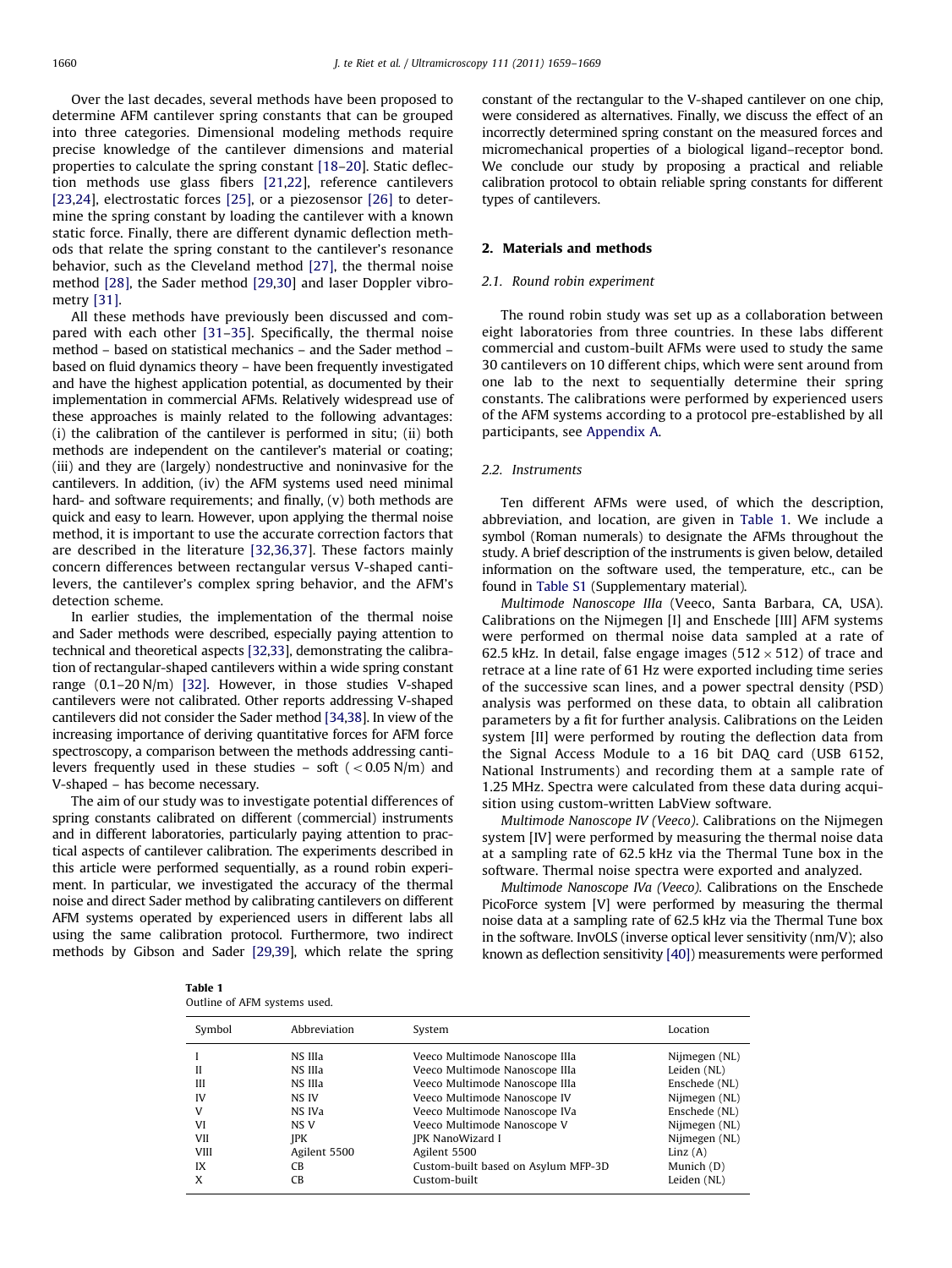<span id="page-2-0"></span>with closed z-loop. Thermal noise spectra were exported and analyzed.

Multimode Nanoscope V (Veeco). Calibrations on the Nijmegen system [VI] were performed by measuring the thermal noise data at a sampling rate of 200 kHz via the Thermal Tune box in the software, in which also the thermal noise spectra were analyzed via the Liquid (SHO) fitting procedure.

JPK NanoWizard I (JPK, Berlin, Germany). Calibrations on the Nijmegen system [VII] were performed by measuring the thermal noise at a sampling rate of 152 kHz via the JPK software, in which also the thermal noise spectra were analyzed.

Agilent 5500 (Agilent, Chandler, AZ, USA). Calibrations on the Linz system [VIII] were performed by obtaining the thermal noise data at a sampling rate of 220 kHz. Spectra generation and curve fitting was performed by a custom written software in MATLAB (The Mathworks, Natick, MA, USA).

Custom-built system (CB) with Asylum MFP-3D controller (Asylum Research, Santa Barbara, CA, USA). Calibrations on the Munich system [IX] were performed by obtaining the thermal noise data at a sampling rate of 5 MHz. Generation of spectra and curve fitting were performed in Igor 5.03 (Wavemetrics Inc., OR, USA) with software packages provided by Asylum Research.

Custom-built system. Thermal noise spectra on the Leiden system [X] were acquired on a high-speed digitizer with built-in FFT calculation (National Instruments PCI 5122), using a sample rate of 10 MHz and a frequency resolution of 4 Hz.

Note that before the experiments, the z-calibration of all AFMs was checked using a calibration grid, or via interference measurements (for system IX).

#### 2.3. Cantilevers

The cantilevers used in this round robin study were 5 MLCT-AUHW (Veeco) and 5 MSCT-AUHW (Oxide-Sharpened MLCTs, Veeco). The nominal – i.e., given by the manufacturer – spring constants are given in Table 2. The cantilever dimensions were measured by a JEOL scanning electron microscope (SEM; JSM-6301F) using a dedicated internal calibration grid to relate the dimensions measured by the SEM (Table 2). These dimensions were determined once and used throughout the whole round robin study.

Cantilevers were cleaned once before the calibration series by rinsing them three times with chloroform (Sigma-Aldrich, St. Louis, MO, USA) and subsequently with  $> 98\%$  ethanol (Sigma). Then the cantilevers were UV-cleaned for 20 min, rinsed with ethanol, MQ water and as a last step with ethanol. Finally, the cantilevers were dried in a  $N_2$  flow.

## 2.4. The thermal noise method

In this method the cantilever is treated as a simple harmonic oscillator. The equipartition theorem, which says each mode of the cantilever on average contains an amount of energy  $1/2k_BT$ , is

| Table |  |
|-------|--|
|-------|--|

|  | Dimensions of the cantilevers. <sup>a</sup> |
|--|---------------------------------------------|
|  |                                             |

| Cantilever                                                                      | $L$ ( $\mu$ m)                            | $b$ ( $\mu$ m)                            | $d$ ( $\mu$ m)                        | $\theta$ (°)                       | $k_{nom}$ (pN/nm)          |
|---------------------------------------------------------------------------------|-------------------------------------------|-------------------------------------------|---------------------------------------|------------------------------------|----------------------------|
| $B_{MLCT}$<br>$C_{\text{MLCT}}$<br>$D_{\text{MLCT}}$<br>$B_{MST}$<br>$C_{MSCT}$ | 203.8<br>324.2<br>219.6<br>203.3<br>321.4 | 20.38<br>20.81<br>20.26<br>20.12<br>21.24 | n/a<br>226.6<br>154.9<br>n/a<br>222.1 | n/a<br>18.6<br>18.6<br>n/a<br>18.6 | 20<br>10<br>30<br>20<br>10 |
| $D_{MSCT}$                                                                      | 217.6                                     | 21.05                                     | 153.0                                 | 18.6                               | 30                         |

<sup>a</sup> Given dimensions are those determined of three randomly chosen cantilevers from one wafer.

then used to find the cantilever spring constant  $k$  by relating the thermal (i.e., Brownian) motion of the cantilever's fundamental mode to its thermal energy [\[28\]](#page-9-0):

$$
k = \frac{k_B T}{\langle z_c^2 \rangle} \tag{1}
$$

where  $k_B$  is the Boltzmann constant, T the temperature, and  $\langle z_z^2 \rangle$ where  $\kappa_B$  is the bonzinalin constant, *t* the cemperature, and  $\langle z_c \rangle$  the mean square displacement of the cantilever. Later studies pointed out that two corrections were necessary [\[36,37\]](#page-9-0). The first correction takes into account the fact the energy of the fundamental oscillatory mode of a cantilever spring is not simply  $1/2k_BT$ , where x is the measured displacement at its end, but must be calculated in terms of an integral of the elastic energy over the cantilever. Correction factors of 0.971 and 0.965 were found for rectangular [\[36\]](#page-9-0) and V-shaped cantilevers [\[37\]](#page-9-0), respectively. A second, more significant correction takes into account the optical lever detection scheme [\[36\]](#page-9-0) in which the angular changes of the cantilever are measured rather than the absolute deflection. Since the curvature profile of a freely oscillating cantilever (used to collect the thermal noise data) differs from that of a supported one (used to measure InvOLS) the measured 'displacement' is corrected. These also depend on the bending mode of the cantilever, for the primary mode the following formula was derived (with  $C=0.817$  or 0.764 for rectangular and V-shaped cantilevers, respectively) [\[36,37\]](#page-9-0):

$$
k = C \frac{k_B T}{\langle z_1^{*2} \rangle} \tag{2}
$$

where  $\langle z_1^{*2} \rangle$  represents the 'apparent' cantilever displacement<br>measured by the optical lever scheme of the primary oscillation measured by the optical lever scheme of the primary oscillation mode.

Further corrections were suggested, e.g., taking into account the finite spot size, the cantilever size, and the laser spot position on the cantilever [\[40,41](#page-9-0)]. However for cantilevers longer than 100  $\mu$ m used in AFMs with a laser spot size smaller than 20  $\mu$ m and V-shaped cantilevers (i.e., such as is the case in our study) these corrections are insignificant.

To determine  $\langle z_1^{*2} \rangle$  of (2) the thermally driven oscillations of continuous continuous continuous continuous continuous continuous continuous continuous continuous continuous continuous continuous continuous continu the cantilever are collected over time, followed by a power spectral density (PSD) analysis to generate a thermal spectrum. The fundamental resonance peak is then fitted to a simple harmonic oscillator (SHO) model for the power [\[42\]:](#page-10-0)

$$
P(f) = y_0 + \frac{A_0 f_R^4}{(f^2 - f_R^2)^2 + ((f f_R)/Q)^2}
$$
\n(3)

where  $y_0$  is the power of the white noise baseline,  $A_0$  the zero frequency power,  $f_R$  the resonance frequency, and Q the quality factor. (We note that for highly damped systems,  $Q \leq 10$  as for example in liquid, an adapted SHO fit should be used) [\[38\]](#page-9-0). The spring constant is then calculated by taking  $\langle z_1^{*2} \rangle$ , which repre-<br>sents the area under the curve of the SHO fit as [32] sents the area under the curve of the SHO fit, as [\[32\]](#page-9-0)

$$
\langle z_1^{*2} \rangle = \int_{f=0}^{\infty} P(f) df \tag{4}
$$

with  $P(f)$  from (3), for (2) this results in:

$$
k = \frac{2Ck_B T}{\pi A_0 f_R Q} \tag{5}
$$

#### 2.5. The Sader method

With the direct Sader method the spring constant of a rectangular cantilever is determined using its plan-view dimensions, the density of the medium  $\rho$ , and viscosity of the medium  $\eta$ in which they are measured, and the corresponding resonance frequency  $f_R$  and quality factor Q [\[29\]](#page-9-0). The thickness t of the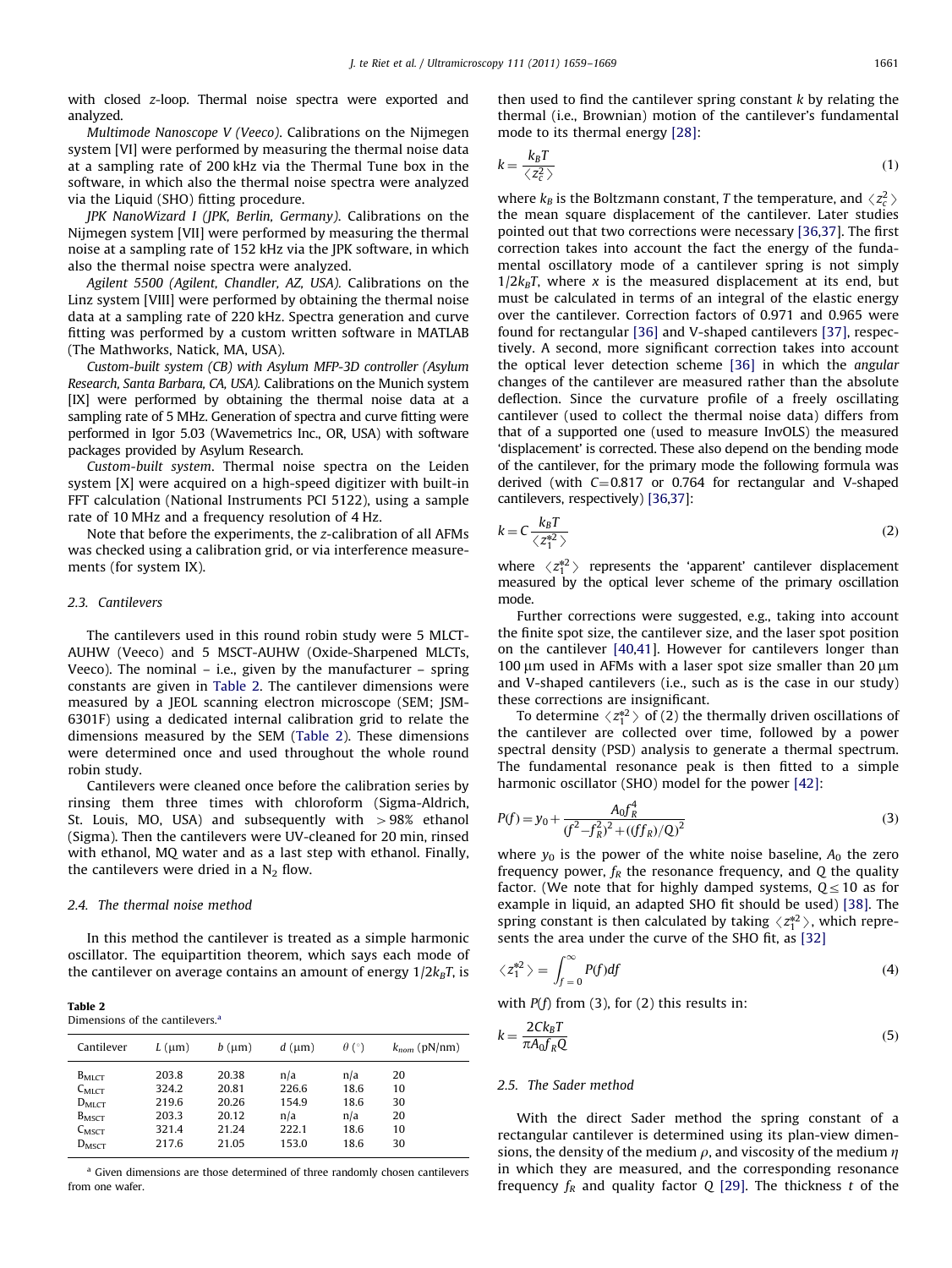<span id="page-3-0"></span>cantilever is not needed. Typically the Sader method is applied in air, in which  $Q>10$ . Additionally, the length to width ratio should be  $L/b > 3$  [\[43\].](#page-10-0) By fitting the thermal spectrum of a rectangular cantilever with the SHO model (3),  $f_R$  and Q are determined. (For liquid see Ref. [\[38\]\)](#page-9-0). The spring constant can then be described by [\[29\]](#page-9-0)

$$
k = 7.5246 \rho b^2 L \Gamma_i(\text{Re}) f_R^2 Q \tag{6a}
$$



Fig. 1. Characteristics of the three types of cantilevers studied. (a) SEM image of rectangular cantilever B and V-shaped cantilevers C and D on a MSCT chip. (b) Scheme of a rectangular and V-shaped cantilever with the symbols for the dimensions as used throughout the study. (c) Thermal noise spectra of cantilevers B, C, and D on chip MLCT1 as determined with AFM system VI at a sampling rate of 200 kHz. The primary and secondary thermal noise peaks are visible for all three cantilevers. In the spectra the white noise level is low, but shows a 1/f noise floor. The resonance frequencies and quality factors of the primary peaks are  $f_R$  = 14.5, 6.3, and 14.5 kHz and  $Q=23.1$ , 14.9, and 25.6 for cantilevers B, C, and D, respectively.

with

$$
Re = \frac{\pi \rho b^2 f_R}{2\eta} \tag{6b}
$$

where  $b$  is the width of the cantilever,  $L$  the length of the cantilever (see Fig. 1b), and  $\Gamma_i$  the imaginary part of the hydrodynamic function [\[44\].](#page-10-0)

This model is valid for any rectangular cantilever; for V-shaped cantilevers it is necessary to determine the individual dynamical response of each cantilever. This method is described by Sader et al. [\[30\]](#page-9-0). In short, the response of the resonance frequency and damping factor are measured according to the Reynolds number Re, which is varied by changing the air pressure. In their study formulas are derived for the V-shaped cantilevers C and D from a MSCT/MLCT chip, which are the type of cantilevers studied in this paper [\[30\].](#page-9-0) The formulas for cantilever type C and D are, respectively

$$
k = 140.94 \rho b_c^2 L_c \text{Re}^{-0.728 + 0.00915 \ln \text{Re}} f_R^2 Q \tag{7a}
$$

$$
k = 117.25 \rho b_D^2 L_D \text{Re}^{-0.700 + 0.0215 \ln \text{Re}} f_R^2 Q \tag{7b}
$$

with  $b<sub>C</sub>$  or  $b<sub>D</sub>$  the width of one of the two cantilever beams (Fig. 1b),  $L_C$  or  $L_D$  the length of the cantilever and the Reynolds numbers as in (6b).

# 2.6. Cantilever tilt

In an AFM cantilevers are usually mounted at a small angle with respect to the horizontal (scan) direction to prevent contact between the cantilever chip and the sample. Different AFMs have different tilt angles  $\alpha$  varying from 6–12 $\degree$  (see [Table S1](#page-9-0)). Therefore, it is convenient to compare intrinsic spring constants, rather than tilt-dependent effective values [\[45\]](#page-10-0). Intrinsic values are explicitly provided by the Sader method, while effective values are obtained by the traditional implementation of the thermal noise method. Thus, this implies that these spring constants should be corrected by a factor of  $\cos^2 \alpha$  as described in Ref. [\[45\]](#page-10-0). The relation between the effective (thermal noise) and intrinsic (Sader) spring constants is

$$
k_{effective} = \frac{k_{intrinsic}}{\cos^2 \alpha} \tag{8}
$$

An additional correction is needed if the tip protruding from the cantilever is long compared to the cantilever's length [\[45\].](#page-10-0) However, this correction is small in most cases, including the present study.

## 3. Results and discussion

### 3.1. Physical characteristics of the cantilevers used for calibration

Tested cantilevers are of the MSCT/MLCT-type—one of the most applied types of cantilevers in AFM force spectroscopy studies, due to their low spring constant, uniformity, robustness, and affordability. We choose to study only the softest cantilevers of the chip, i.e., B, C, and D. The dimensions of cantilevers B, C and D, needed for the Sader method, were determined by scanning electron microscopy (SEM). In the SEM image (Fig. 1a) the arrangement of cantilevers B (rectangular), C and D (V-shaped) is shown. The dimensions of each cantilever on three MLCT- and three MSCT-cantilever chips were determined and the mean values are given in [Table 2](#page-2-0) (see Fig. 1b for labels). The differences between the manufacturer's specifications and the measured dimensions of the cantilevers were smaller than  $\pm$  1.9% for length and  $\pm$  7.9% for width. Furthermore, cantilevers from the MLCT and MSCT chips have comparable sizes,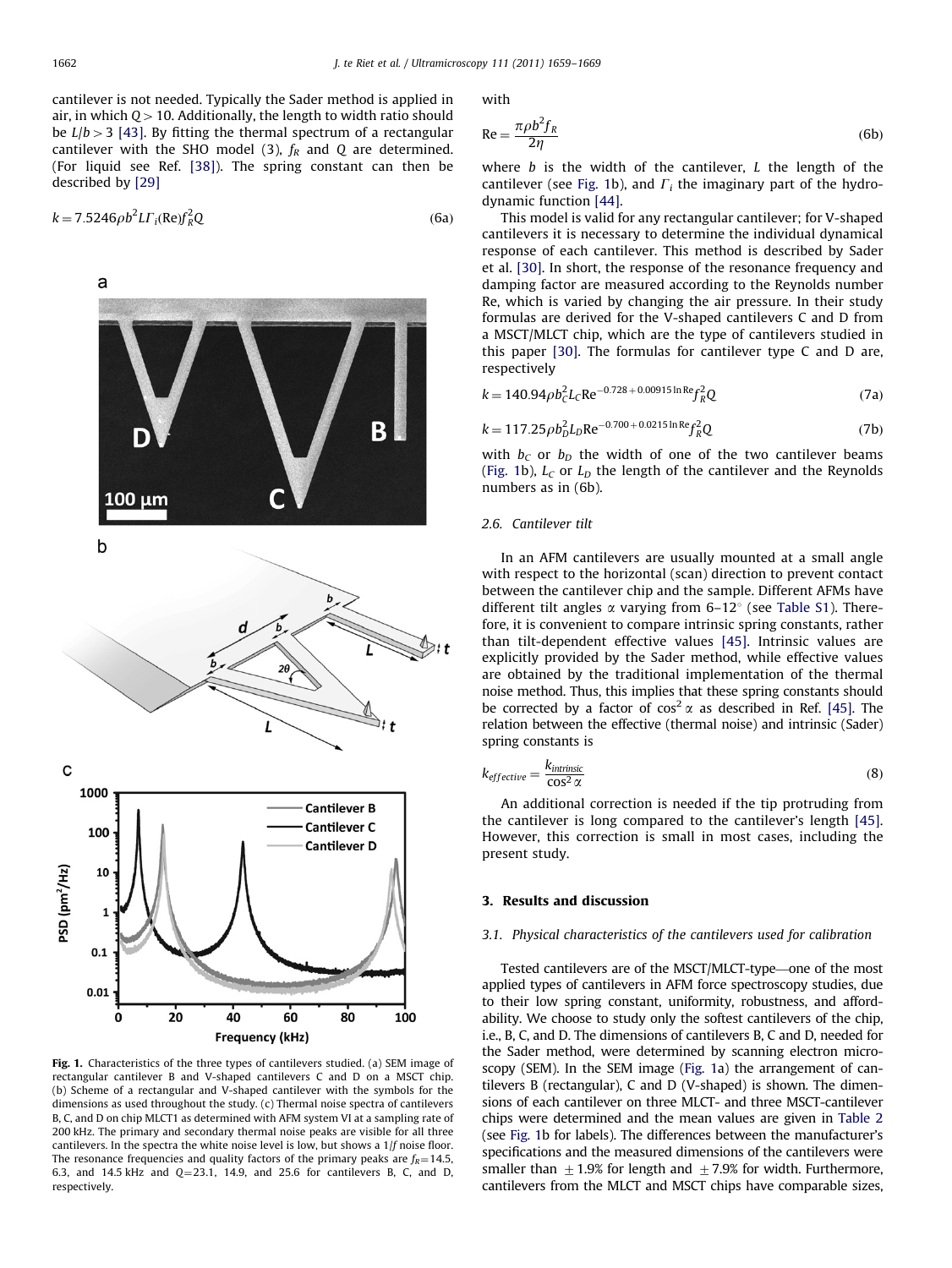<span id="page-4-0"></span>which only vary  $\pm$  3.9% in width similar to the accuracy of the SEM measurements ( $\pm$  3.3%). Thus, it can be concluded that the manufacturer's nominal dimensions in this specific case are in good agreement with the measured ones. However, we observed that nominal values provided by manufacturers are, in general, insufficiently accurate ( $\pm$  10–25%). Therefore, a check of the dimensions is always recommended.

Another important parameter for the implementation of both methods is temperature, which influences the thermal fluctuations of the cantilever. We found that the temperature, measured at the location of the cantilever in its holder in a working AFM, was usually higher (up to 6 K) than room temperature. Based on Eq. (5), neglecting this temperature difference would imply a systematic error of  $\sim$ 2%. Therefore, actual (measured) temperatures were used in the present study.

# 3.2. Calibration of the cantilever spring constant by the thermal noise method

Cantilevers are calibrated with the thermal noise method using the pre-established protocol as given in the [Appendix A.](#page-8-0) After InvOLS measurements, thermal noise spectra were obtained and the fundamental resonance peak was fitted with the SHO model (Eq. (3)). Thereby, the resonance frequency  $f_R$ , the quality factor Q, the zero frequency power  $A_0$ , and the power of the white noise baseline  $y_0$  were obtained ([Fig. 1c](#page-3-0)).

The spring constant of the longest type of cantilevers (C-type) was calculated with Eq. (5) using the derived parameters  $f_R$ , Q and  $A<sub>0</sub>$ . We decided not to calibrate the shorter B- and D-type cantilevers with the thermal noise method to prevent damage of the longer C-type cantilever. This damage might occur when the InvOLS of the shorter cantilevers is measured and the longer C-type cantilever would come into full contact with the substrate. In Fig. 2d, the result is shown of calibrating 10 C-type MLCT/MSCT-cantilevers (see [Table](#page-9-0) [S2](#page-9-0)d for corresponding values). In both Fig. 2d and [Table S2](#page-9-0)d, the intrinsic spring constants are presented, i.e., corrected for cantilever tilt by Eq. (8). In Fig. 2d only the spring constants determined on AFMs [I–IX] are shown. On system X, which was optimized for fast sampling, it was impossible to perform calibrations with the thermal noise method; due to the small z-range of the piezo scanner, the required InvOLS could not be determined as the cantilever did not detach from the substrate, due to strong electrostatic interactions.

When comparing the results obtained on the MLCT and MSCT cantilevers, cantilevers from the same wafer, i.e., MLCT 1–5, MSCT



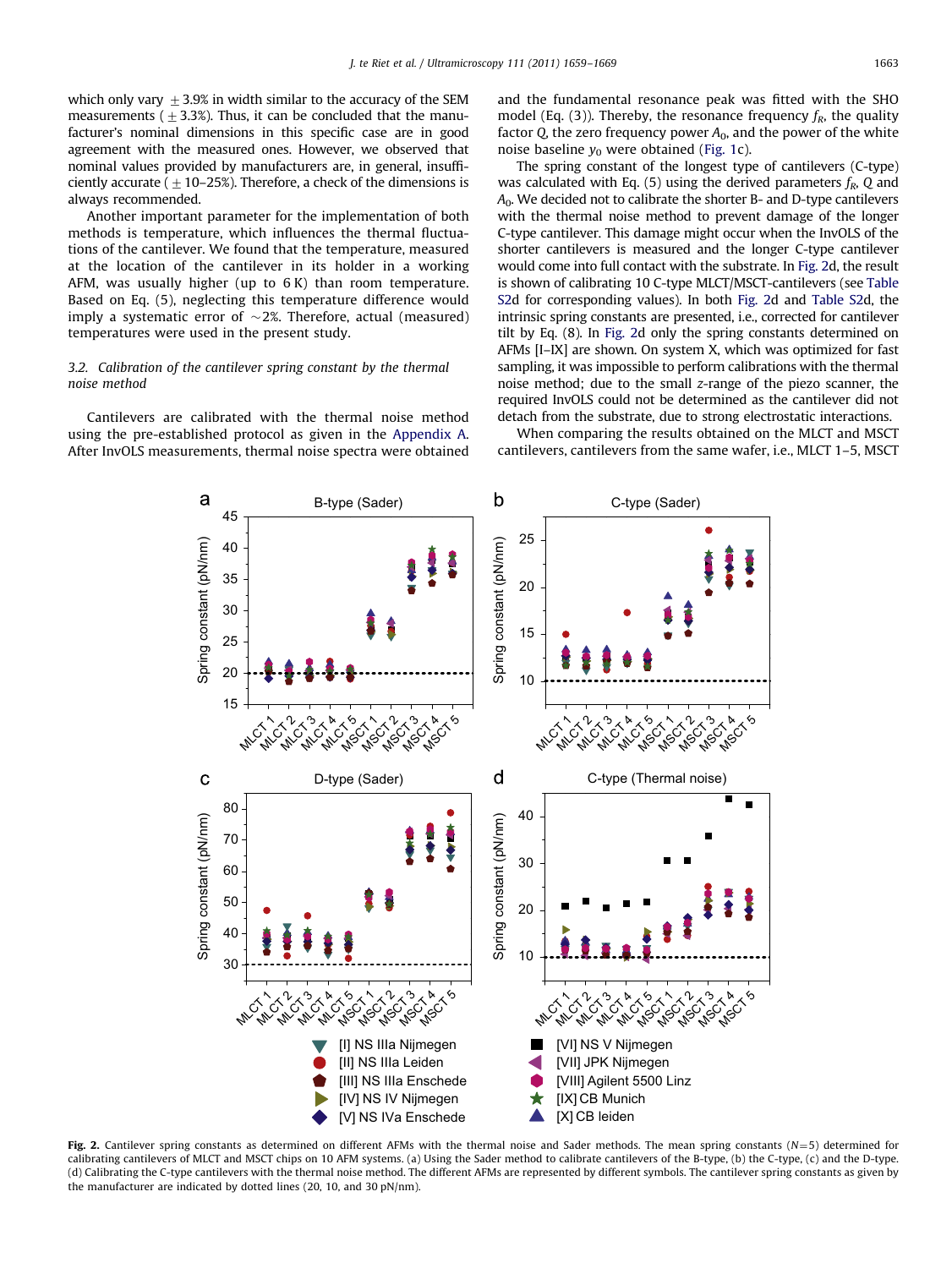<span id="page-5-0"></span>1–2, and MSCT 3–5, were found to nearly exhibit the same spring constants, within an error of  $\sim$  4% [\(Fig. 2](#page-4-0)d). However, cantilevers from these different chips vary substantially in spring constants. Moreover, if compared to the nominal value given by the manufacturer (10 pN/nm) the measured values of cantilevers MSCT 3–5 are more than double. This example illustrates the importance of manual cantilever calibration instead of simply taking the provided spring constant, which could lead to errors up to  $\sim$  125%.

# 3.3. Calibration of the cantilever spring constant by the Sader method

In order to apply the (direct) Sader method, the resonance frequency  $f_R$  and the quality factor Q of the cantilevers must be determined first. These are obtained by fitting the thermal noise spectrum of the cantilever. From the obtained parameters and the dimensions of the cantilever ([Table 2](#page-2-0)), the spring constant is calculated using Eqs. (6) or (7).

For the C-type cantilevers the spring constants are instantly calculated from the earlier obtained thermal noise method data and are shown in [Fig. 2b](#page-4-0) and [Table S2](#page-9-0)b. The thermal noise spectra of cantilevers B and D were determined in a similar way, only the laser was re-aligned to these cantilevers, which were kept at all times well above the substrate. The corresponding spectra were analyzed to obtain  $f_R$  and Q. As  $A_0$  is not needed for further analysis, it was not necessary to measure the InvOLS in this case. In this way, it is now possible to also calibrate the shorter cantilevers on the chip. The spring constants of cantilevers B and D were determined on all 10 AFMs and are shown in [Fig. 2](#page-4-0)a and c and [Table S2](#page-9-0)a and c, for the B- and D-type of the 10 MLCT/ MSCT-chips, respectively. The obtained values are less scattered, and have the same mean value as those of the thermal noise method.

# 3.4. Comparison of the results obtained with the Sader method on different AFMs

To gain a better insight into the performance of every AFM alone and to be able to compare them with each other, each measurements was normalized to the mean value obtained for the corresponding cantilever using AFM systems [IV–X] (Table 3). We excluded the spring constants obtained on the NS IIIa systems [I–III] in calculating the mean spring constant, because of a high amount of outliers.

#### Table 3

Spring constants of the cantilevers  $(pN/nm)$ .<sup>a</sup>

| Chip              | B-type     | C-type     |                   |        | D-type     |                   |        |
|-------------------|------------|------------|-------------------|--------|------------|-------------------|--------|
| name              | $k_{mean}$ | $k_{mean}$ | Indirect<br>Sader | Gibson | $k_{mean}$ | Indirect<br>Sader | Gibson |
| MLCT <sub>1</sub> | 20.7       | 12.9       | 9.9               | 9.9    | 39.1       | 31.0              | 30.8   |
| MLCT <sub>2</sub> | 20.3       | 12.8       | 9.7               | 9.6    | 38.8       | 30.3              | 30.3   |
| MLCT <sub>3</sub> | 20.3       | 12.8       | 9.8               | 10.1   | 39.1       | 30.4              | 31.0   |
| MLCT <sub>4</sub> | 203        | 12.5       | 9.8               | 9.8    | 38.2       | 30.4              | 30.3   |
| MLCT <sub>5</sub> | 203        | 12.6       | 9.7               | 9.8    | 38.4       | 30.4              | 30.0   |
| MSCT 1            | 279        | 17.3       | 13.9              | 14.1   | 52.0       | 44.7              | 41.5   |
| MSCT <sub>2</sub> | 27.3       | 16.9       | 13.6              | 13.6   | 51.0       | 43.8              | 40.7   |
| MSCT 3            | 36.6       | 22.2       | 18.3              | 17.8   | 70.6       | 58.7              | 55.7   |
| MSCT <sub>4</sub> | 379        | 23.0       | 18.9              | 18.3   | 71.2       | 60.8              | 58.2   |
| MSCT 5            | 375        | 22.7       | 18.7              | 18.4   | 70.9       | 60.2              | 56.7   |

<sup>a</sup> Mean values are given of the spring constants obtained on AFMs [IV–X] with the Sader method in 5 subsequent measurements (see also [Table S2](#page-9-0) for the values obtained on all instruments and with both methods).

The normalized spring constants obtained with the Sader method for the rectangular B-cantilevers are relatively uniform for all AFM systems ([Fig. 3](#page-6-0)a). The observed variation is only 1–3% for every single AFM, and the overall variation in normalized spring constants of all instruments is within a  $\pm 6$ % error in relation to the overall mean cantilever spring constant. For the V-shaped cantilevers of the C- and D-type, the results are in good agreement with the mean cantilever spring constant except for the results obtained on the three NS IIIa systems [\(Fig. 3b](#page-6-0) and c). Keeping the results on these three systems out of consideration for a moment, we observe a variation in mean spring constants for each individual AFM of  $+2\%$  for C-type as well as for D-type cantilevers. This is similar to the B-type cantilevers. Taking the results of all these AFMs [IV–X] together, a deviation of  $\pm$  5% is found for both the C- and D-type cantilevers.

For the normalized spring constants obtained on the NS IIIa systems [I-III], however, we observe a systematic error of  $-4\%$  $(\pm 7%)$  ([Fig. 3](#page-6-0)b and c). This suggests that the obtained spring constants are underestimated and less accurate, especially on system II. An explanation could come from the different way of acquiring the thermal noise data on the NS IIIa systems [I–III] with respect to AFMs IV–IX. Thermal noise data on systems I&III, and II were acquired internally and externally, respectively, and were analyzed off line. As it is not a priori clear how many samplings are necessary to get a spectrum with an acceptable signal-to-noise ratio, the acquisition time may have been too short, resulting in a less accurate fit of the thermal noise spectra.

# 3.5. Comparison of the results obtained with the thermal noise method on different AFMs

The data obtained with the thermal noise method indicate that the mean spring constants determined for the C-type cantilevers are equal to those determined by the Sader method ([Fig. 3d](#page-6-0)). However, for most of the AFMs, the distributions in values obtained are significant ( $\pm 3$  to  $\pm 11$ %). Having a closer look at the calibrations with the NS IIIa systems I–III, the spring constants are more accurately determined with the thermal noise method than with the Sader method. However, spring constants measured on AFMs V, VI, and VIII are systematically off from the mean. For systems V and VIII this can most likely be attributed to the calibration of the piezo-scanner. Afterwards checking the calibration with another grid, we observed that the given depth of the grid used before deviated from the actual value. An error of  $\pm 5\%$ herein, which is reasonable from our own observations, leads to an error in the spring constant of  $\pm 10\%$  as the calibration error scales quadratically with the depth. Another cause for the observed higher variations might be static interactions due to charging under low humidity. Actually, the soft C-cantilevers hardly got off the substrate during the InvOLS measurement, leading to non-ideal force curves in which the InvOLS is under- or overestimated. The accuracy of the thermal noise method determined in this study agrees well with the estimated error of  $\pm 8\%$ reported by Ohler [\[33\],](#page-9-0) which they mainly attribute to the error in the InvOLS. In addition to that error, we found that also the error in z-calibration of the AFM has to be taken into account and advise to calibrate it with great care to avoid error propagation.

Still remains the overestimation by  $\sim$  74% of spring constants calibrated in system VI with the thermal noise method. In fact, on this system high quality calibrations could be performed with the Sader method ([Fig. 3](#page-6-0)a–c). Moreover, this system was calibrated with the same calibration grid as systems I, IV, and VII, suggesting that something completely different is the cause of this overestimation. Most likely, a defect in the implemented hard- or software related to the InvOLS measurements gives rise to this error, for which the system is under revision. Additional information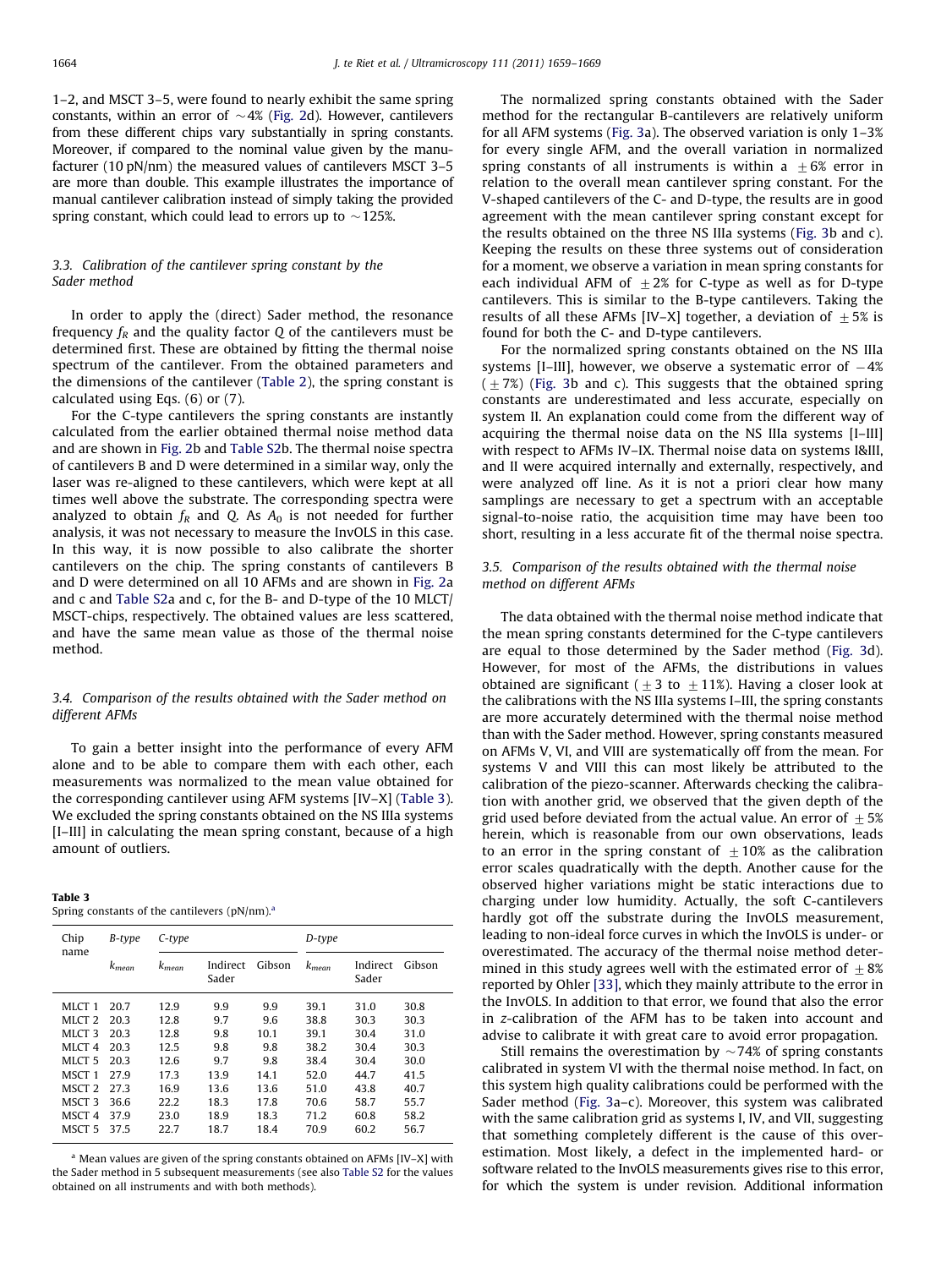<span id="page-6-0"></span>

Fig. 3. Comparison of the accuracies of the AFMs. Box plot in which the accuracies of 10 AFMs are compared by normalizing each of the measured cantilever spring constants to the mean spring constant found for systems [IV–X] by the Sader method. The normalized value is set to 1 and is indicated by the dotted line in all plots. The accuracy of the systems found by applying the Sader method is plotted in, (a) in the case of the B-type, (b) C-type, and (c) D-type. (d) The accuracy of calibrating the C-type cantilever by the thermal noise method. The borders of the boxes represent the 25–75% levels, the line in the box the median and the whiskers the 10–90% levels. Note the difference in scale.

on this issue can be found on [http://wiki.science.ru.nl/spm/note\\_](http://wiki.science.ru.nl/spm/note_calibration) [calibration.](http://wiki.science.ru.nl/spm/note_calibration)

In conclusion, the above described cases of systems V, VI, and VIII nicely illustrate another interesting finding from our round robin experiment. The comparison with the other systems revealed systematic errors on these systems, which were not foreseen. Therefore, we recommend users to check consistency for the cantilever calibration on an AFM with more than one method to verify the evaluation implemented in the instrument.

# 3.6. The Gibson and indirect Sader method for V-shaped cantilevers

Next to direct cantilever spring constant calibration, methods also exist in which the spring constant is determined indirectly. Different theories have been described in literature, in which the spring constant of one (rectangular) cantilever can be related to the spring constant of other cantilevers located on the same chip, assuming that the material properties and thickness for each cantilever on the chip are approximately the same [\[29,39\]](#page-9-0). These methods are described as alternatives for the calibration of cantilevers that could not be calibrated due to technical difficulties or with differently shaped cantilevers. In our case, this implies that for the MLCT/MSCT-cantilever chips, the spring constant obtained for the rectangular cantilever B can be used to calculate the spring constant of the V-shaped cantilevers C and D on the same chip. Two different methods were selected to compare the accuracy of such indirect calibration approaches to the direct Sader method and thermal noise methods. First, we applied the indirect method described by Sader et al. [\[29\]](#page-9-0) that combines the Euler–Bernoulli beam theory [\[46\]](#page-10-0) for rectangular cantilevers and the parallel beam approximation (PBA) [\[47\]](#page-10-0) for V-shaped cantilevers. This leads to the following equation for the spring constants of cantilevers C and D using that of B:

$$
k_{C/D} = \frac{2k_B L_B^3 d_{C/D}}{L_{C/D}^3 b_B} \cos \theta_{C/D} \left[ 1 + \frac{4b_{C/D}^3}{d_{C/D}^3} (3\cos\theta_{C/D} - 2) \right]^{-1}
$$
(9)

where  $\theta_{\text{C/D}}$  is the half angle in between the two beams of the V-shaped cantilevers C or D and  $d_{\text{ClD}}$  the full width at the base of the cantilevers [\(Fig. 1b](#page-3-0)). Secondly, the indirect method described by Gibson et al. [\[39\]](#page-9-0) was used, in which the spring constants of two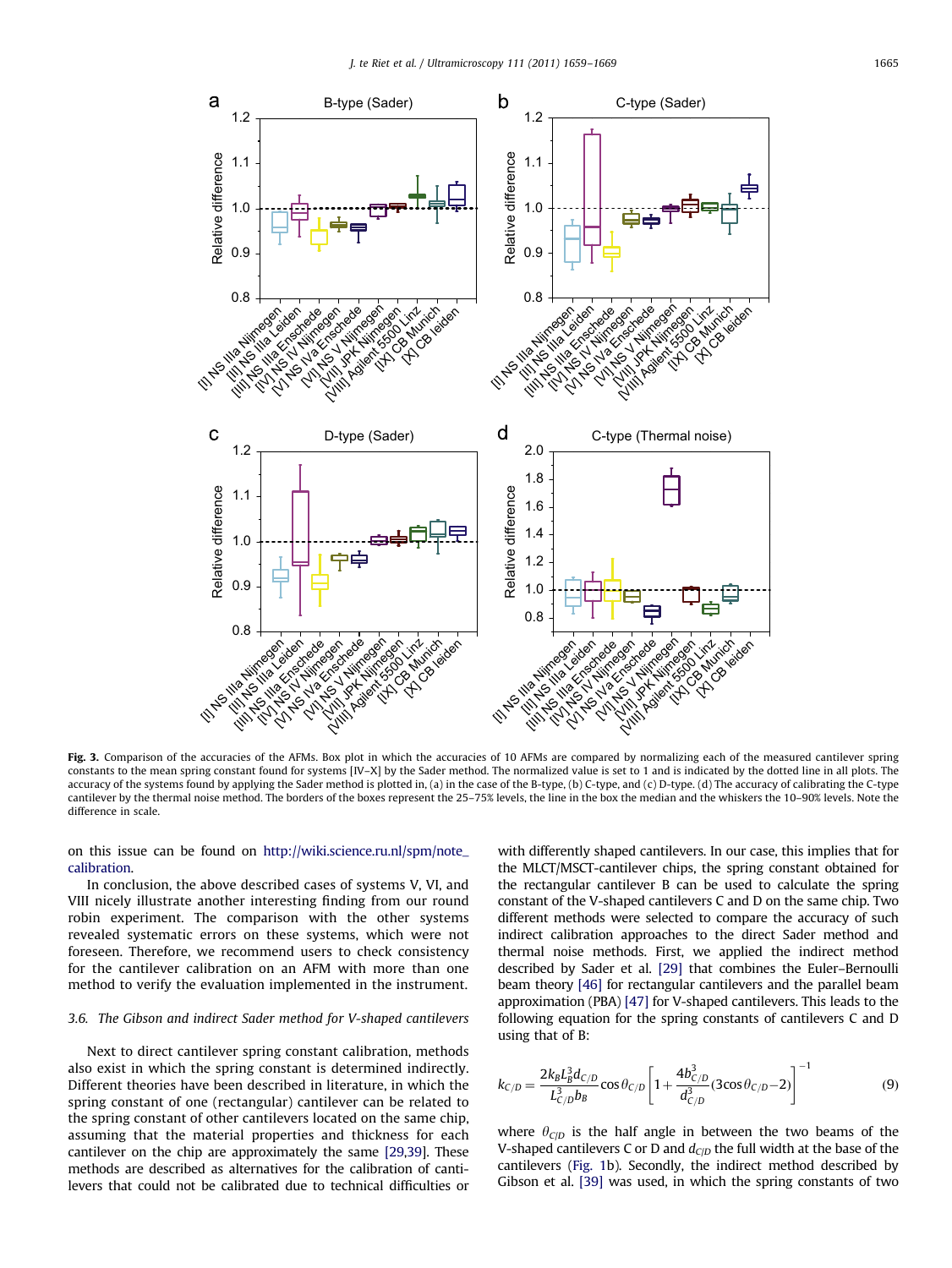cantilevers ( $k_1$  and  $k_2$ ) are related via

$$
k_1 = \frac{n_1 A_1}{n_2 A_2} \left(\frac{f_1}{f_2}\right)^2 k_2
$$
\n(10)

where,  $n_1/n_2$  is the ratio between the shape factors of the cantilevers,  $A_1/A_2$  between their areas and  $f_1/f_2$  between their resonance frequencies. The SEM images ([Fig. 1](#page-3-0)a) were used to determine the areas of the cantilevers. The shape factors were derived using data from Sader et al. [\[48\]](#page-10-0), from cantilever dimensions ([Table 2](#page-2-0)) and a Poisson ratio of 0.24. For cantilever C related to B, this resulted in a factor  $n_cA_c/n_BA_B$ = 2.486 and for cantilever D in  $n_DA_D/n_BA_B$ = 1.467.

Subsequently, the spring constants for the C- and D-type cantilevers were calculated by Eqs. (9) and (10) using the spring constants of the B-type obtained earlier, and are given in [Table 3.](#page-5-0) The spring constants calculated with the indirect Sader method are consequently  $21+2\%$  and  $18+3\%$  underestimated for cantilevers C and D, respectively. In addition, the results calculated with the Gibson method are also  $21\pm2\%$  underestimated for both C and D. However, when the similarly shaped C- and D-cantilevers are compared, the spring constants extrapolated from one to the other are well related within a  $\pm$  1% error (data not shown). One explanation for the discrepancy of  $\sim$  20% between directly or indirectly obtained spring constants can be that in both indirect methods the V-shaped cantilever is considered as two beams connected under an angle, which does not account for their real shape [\[47\]](#page-10-0). Besides, both indirect methods assume a uniform material density of the cantilevers, although in reality they consist of stacked layers of  $SiN<sub>4</sub>$  and gold. Probably, corrections to (9), as for example suggested by Hazel and Tsukruk [\[49\],](#page-10-0) would better describe V-shaped and bi-component cantilevers. In conclusion, indirect methods can only be used to calculate spring constants of cantilevers when the cantilevers have the same shape.

#### 3.7. Biological implications for AFM force spectroscopy

The importance of accurate calibration of an AFM cantilever becomes evident when AFM Force Spectroscopy is used to study, e.g., biological receptor–ligand interactions at the single molecule and/or single cell level. Upon comparison of data from different studies, conclusions drawn on measured parameters might be wrong due to the use of an inaccurate spring constant calibration protocol. In general, these comparisons between rupture forces  $F_{rup}$  are done at a particular loading rate  $r_f$  (rate of increase in force). Furthermore, the rupture forces and loading rates are such related that data will appear as a straight line in a semilogarithmical plot of the force spectrum vs. loading rate (Fig. 4), which is described by the Bell model [\[50\].](#page-10-0) In this model, the mean rupture force is given by

$$
F_{rup} = \frac{k_B T}{\mathcal{X}_{\beta}} \ln \left( \frac{\mathcal{X}_{\beta}}{k_{off}^0 k_B T} \right) + \frac{k_B T}{\mathcal{X}_{\beta}} \ln(r_f)
$$
\n(11)

where  $k_{\mathrm{off}}^{0}$  is the dissociation rate in the absence of a pulling force, and  $x_\beta$  the mechanical bond-length [\[51,52\]](#page-10-0). The Bell model parameters  $k_{\text{off}}^0$  and  $\text{x}_\beta$  characterize the micromechanical properties of the ligand–receptor interaction under study and model their intra-molecular energy landscapes.

Now, if we assume an error of  $\pm 20\%$  in cantilever spring constant – which is reasonable based on, e.g., piezo-scanner error  $(1+10\%)$ , rectangular instead of V-shaped correction factor  $(1+7\%)$ and ignoring correction factors ( $\pm$ 31%) – then the error in the observed rupture forces and loading rates is  $\pm 20$ %. In the spectra, this error causes a linear shift up or down (Fig. 4; light and dark gray lines) of the data points. By fitting, we found that the error of



Fig. 4. Influence of under- or overestimated spring constants on the force spectrum. The relation between the mean rupture force  $(F_{run})$  and the loading rate  $(r_f)$  is shown in a force spectrum. Plotted is the change in obtained force spectrum by an error in spring constant of  $\pm 20$ %. The data presented in this example are those acquired for the cell adhesion ligand–receptor bond ALCAM-ALCAM, as obtained in Ref. [\[54\]](#page-10-0). The corresponding Bell parameters are  $k_{off}^{0}=2.1 \text{ s}^{-1}$  and  $x_{\beta}=0.37 \text{ nm}$ . The mean rupture forces as well as the loading rates are raised or lowered according to an error of  $+20%$  (light gray) and  $-20%$ (dark gray). By fitting the newly obtained force spectra, new Bell parameters are found for these two extremes, which are  $k_{off}^{0}$  = 2.1 s<sup>-1</sup> and  $x_{\beta}$  = 0.31 nm (for +20%) and  $k_{off}^0$  = 2.1 s<sup>-1</sup> and  $x_\beta$  = 0.45 nm (for -20%).

 $\pm$  20% hardly influenced the Bell parameter  $k_{\text{off}}^0$ , but resulted in an error of  $\pm 20\%$  for  $x_\beta$ . As a consequence, we conclude that when micromechanical properties of ligand–receptors in AFM force spectroscopy are compared by means of their Bell parameters [\[53,54\]](#page-10-0), it is safe to only compare the  $k_{off}^0$ -values from different studies, rather than the  $x_\beta$ -values or the rupture forces at a specific loading rate [\[14\]](#page-9-0). However, the use of a commonly adopted protocol with a high accuracy would make the comparison of dynamical bond parameters from different studies more trustworthy.

Force spectroscopy, but also other scientific areas applying AFM in which quantitative measurements of forces are needed, would benefit from a uniform calibration protocol leading to an increase in accuracy of the obtained parameters, independent on AFM, cantilever, and operator. For force spectroscopy, we propose the improved, fast and versatile method described here to calibrate in situ functionalized AFM cantilevers, preferably applied in air, although also possible in liquids (see [Appendix A\)](#page-8-0). Upon application in liquid, damping of the cantilever becomes substantial and extra care should be taken in fitting and acquiring the data, especially due to commercial AFM limitations [\[38\]](#page-9-0). In view of our findings, a combination of the direct Sader method together with calculating the InvOLS – without getting into contact with a substrate, as described by Higgins et al. [\[55\]](#page-10-0) – yields the best results.

#### 4. Conclusions

In a round robin experiment we compared cantilever calibration methods on different AFMs. By comparing the results obtained on a single AFM versus the mean of 10 AFMs we found that the accuracies are  $\sim 6\%$  vs.  $\sim 15\%$  for the thermal noise method and  $\sim$ 3% vs.  $\sim$ 7% for the direct Sader method. This demonstrates that – even in the case of using a well-defined protocol – 'relative' errors between AFMs can be substantial.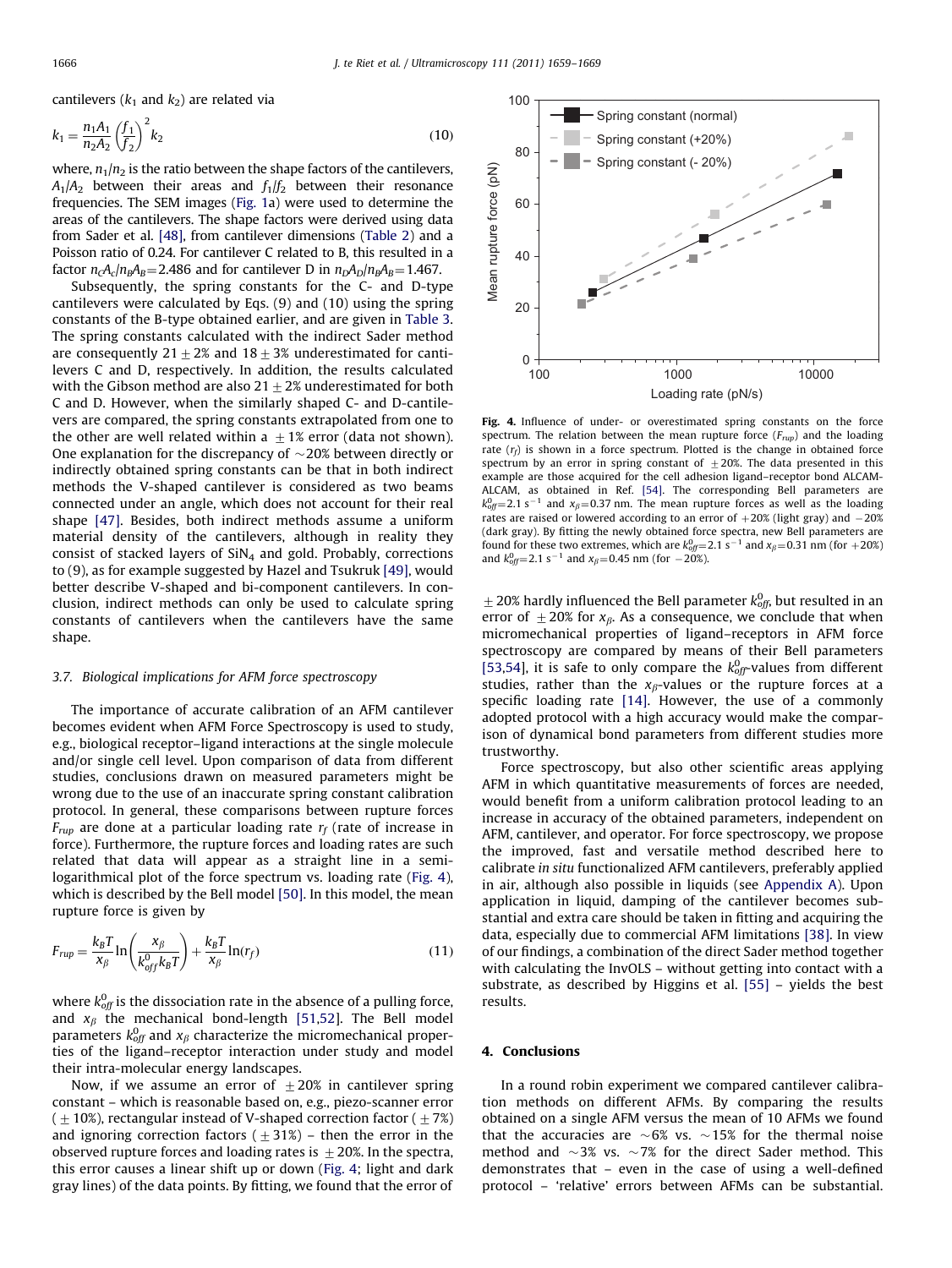<span id="page-8-0"></span>The main cause for the error of the thermal noise method is that it suffers from systematic errors in determining the correct InvOLS, which can be mainly attributed to discrepancies in the zcalibrations of the AFM piezo scanner. On the other hand, the accuracy of the direct Sader method is predominantly defined by the quality of data acquisition of the thermal fluctuations of the cantilever. Another important factor is the accuracy of measuring the dimensions of the cantilever, especially the width, which normally can be measured with a  $\sim$ 3% accuracy by SEM. While this extra step of measuring the dimensions of every cantilever from a different wafer is intrinsic more time-consuming, clear advantages of the Sader method are its higher accuracy and the time saved by calculating instead of measuring the InvOLS.

In addition, the simultaneous implementation and comparison of both calibration methods represents a convenient and effective way to check the proper hardware and software operation of an AFM instrument. Furthermore, the 'sum' of both methods leads to a higher overall accuracy due to the elimination of systematic errors. In general, the systematic errors described in this study can be regarded as representative for errors encountered by any AFM user. It should be noted that, although this study focuses on soft cantilevers calibrated in air, the same two methods can be applied to stiffer cantilevers as well as to cantilevers in liquid.

Finally, we demonstrated that biophysical parameters obtained in force spectroscopy studies suffer from inaccurately derived spring constants. Therefore, an approved cantilever calibration protocol, as described in this report, will allow a better quantitative comparison of biophysical AFM results from different laboratories.

#### Acknowledgments

This study was supported by NanoNed, the Dutch nanotechnology program of the Ministry of Economic Affairs and in part financed by a BIO-LIGHT-TOUCH Grant (FP6-2004-NEST-C-1-028781) and Immunanomap Grant (MRTN-CT-2006-035946) of the European Union to C.G.F. I.Y.P and G.J.V. thank the Dutch Polymer Institute for financial support (DPI-695). A.C. and P.J. were supported by VENI Grants (916.66.028 and 700.57.401) of the Netherlands Organization for Scientific Research (NWO).

## Appendix A

#### A.1. Protocol for AFM spring constant calibration

### Preparation for experiments (all methods)

- Check z-calibration of your AFM, for instance using a calibration grid.
- Write down the temperature ( $\degree$ C) at the position of a mounted cantilever in a working AFM.
- Find the tilt angle off horizontal of the cantilever in its tip holder (e.g., see [Table S1](#page-9-0)).
- Mount the cantilever into its holder, and align the laser-spot as close as possible to the end of the cantilever by a camera or microscope.
- Align the reflected laser beam onto the center of the photodetector and maximize the total intensity.

#### 1. Thermal noise method

• Take force curves ( $N=5$ ) of the cantilever in air on an ethanol cleaned silicon slide (or glass). Keep the deflection in the non-contact (flat) region at 0 V and the deflection in the contact region at a maximum of  $1-2$  V ( $<$  200 nm). Set the deflection set-point at 0 V.<sup>3</sup>

- Calculate the mean of the contact InvOLS (nm/V; sensitivity deflection) from the linear slope of the tip-sample contact region (in the approach curve). Enter this value in the software, if possible; and/or write it down.
- Raise the cantilever well above the substrate ( $>$ 300  $\mu$ m), without changing the laser position and re-center deflection to  $0 V<sup>4</sup>$
- When possible, before acquiring the thermal noise data enter the measured InvOLS and temperature into the software. Also enter some correction parameters in your software to comply to Eq. (2); where  $C=0.817$  for rectangular cantilevers, or  $C=0.764$  for V-shaped cantilevers. (Note: The value you have to put into the software varies according the AFM system used, for NSs set the 'deflection sensitivity correction' to 1.106 or 1.144, other AFMs: check manual).
- Acquire the thermal noise power spectrum of the cantilever  $(N=5)$  and, if possible, save the spectrum for later analysis.

# Calculating the spring constant:

- Fit the fundamental resonance peak in the spectrum with the SHO model.<sup>5,6</sup> Write down the fitting parameters  $y_0$ ,  $A_0$ ,  $f_R$  and Q of the SHO fit (Eq. (3)).
- Find the spring constant using the software, or manually calculate it with Eq. (5).

### Calibration in liquid:

Alternative to calibrating in air, the thermal noise method can be applied in liquid. This implies that the InvOLS as well as the thermal noise should be acquired in this medium. Note that the InvOLS in liquid is related to that in air by the refractive index of that liquid, for further reading see [\[56\]](#page-10-0). Furthermore, due to higher damping, the signal-to-noise ratio is lower in the PSD. For highly damped systems,  $Q \leq 10$ , an adapted SHO fit should be used. For further reading on calibrating in liquid see [\[38\].](#page-9-0)

# 2. Sader method Before the calibration:

 Measure the plan-view dimensions of the cantilever by SEM or optical microscopy, and determine its length  $(L)$  and its width  $(b)$ .

#### Calibration:

- Keep the cantilever well above the substrate ( $>$ 300  $\mu$ m), and set the deflection to  $0 V<sup>3</sup>$
- Acquire the thermal noise power spectrum of the cantilever  $(N=5)$  and save the spectrum for later analysis.
- Fit the fundamental resonance peak with the SHO model. Write down the fitting parameters  $f_R$  and Q of the SHO fit (Eq. (3)).

<sup>&</sup>lt;sup>3</sup> By calibrating at a  $\pm$  0 V deflection and a 0 V setpoint in the deflection versus piezo distance curves, the photodetector and piezo scanner both stay in their linear regime.

 $4$  The laser has shifted due to the change in electrostatic interaction of the cantilever with the substrate.

<sup>&</sup>lt;sup>5</sup> In the thermal spectra also higher order peaks can be observed. Note that these can be 'false' peaks due to aliasing, which can be avoided by an anti-aliasing filter (see [\[32\],](#page-9-0) for more information).

 $6$  A SHO fit is better than a Lorentz fit, which is sometimes implemented in the software of commercial AFM systems.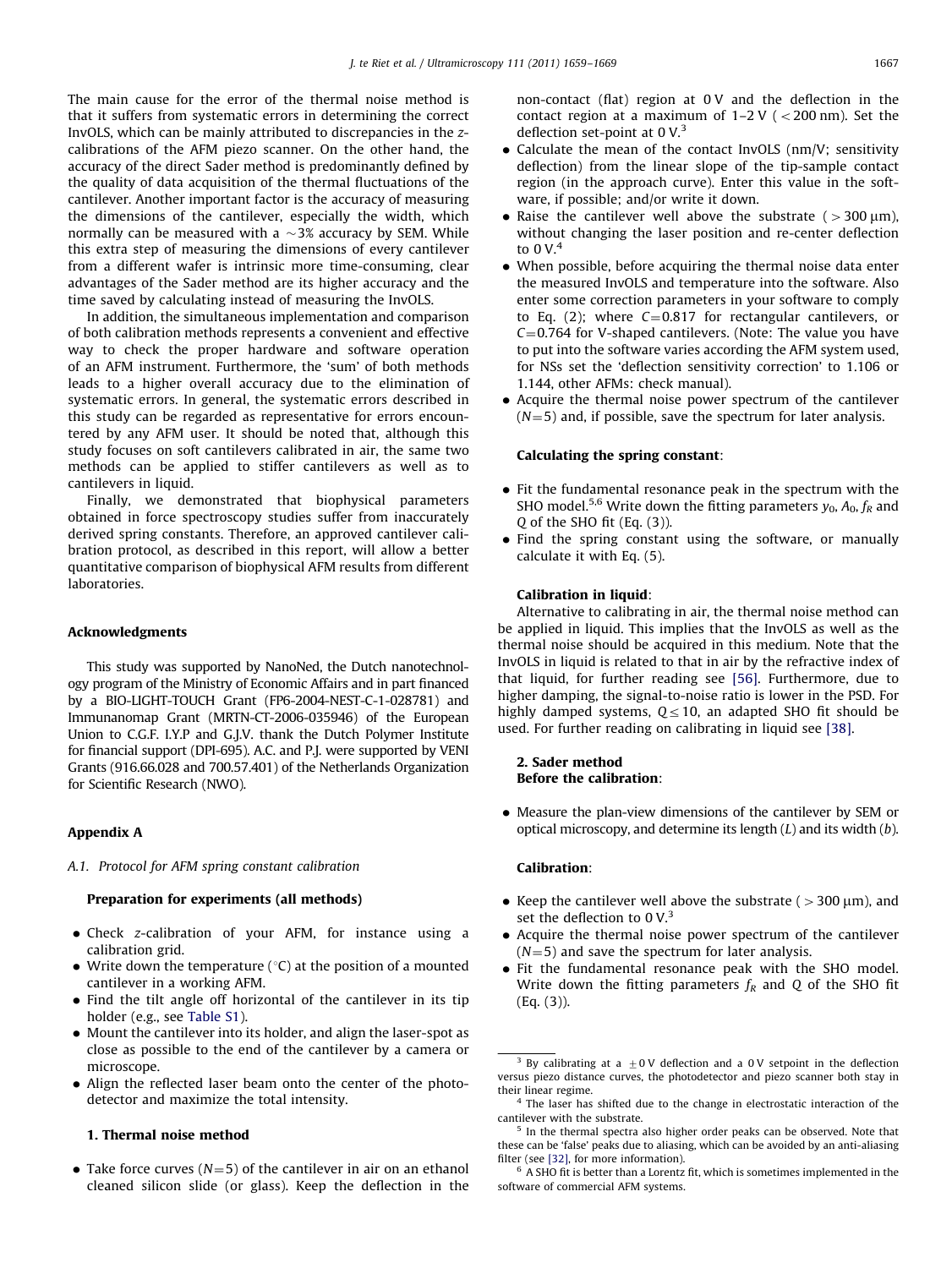#### <span id="page-9-0"></span>Alternative 1 (rectangular cantilever):

- Use the parameters  $f_R$  and Q to calculate the spring constant of a rectangular cantilever using Eqs. (6a) and (6b). Use the length L and width b of the cantilever as determined earlier. (For cantilever B from a MLCT/MSCT chip, take the values from [Table 2\)](#page-2-0). Take the temperature dependent values for  $\rho$ ,  $\eta$  from Table S3 or use the calculator on: [http://www.mhtl.uwaterloo.](http://www.mhtl.uwaterloo.ca/old/onlinetools/airprop/airprop.html) [ca/old/onlinetools/airprop/airprop.html.](http://www.mhtl.uwaterloo.ca/old/onlinetools/airprop/airprop.html)
- Calculate the spring constant using Eq. (5), implemented in a self-written software application (e.g., in MATLAB) or use the web tool of the Sader group on: [http://www.ampc.ms.unim](http://www.ampc.ms.unimelb.edu.au/afm/calibration.html) [elb.edu.au/afm/calibration.html.](http://www.ampc.ms.unimelb.edu.au/afm/calibration.html)
- Correct the measured intrinsic spring constant for cantilever tilt with Eq. (8).

# Alternative 2 (V-shaped cantilever C or D from a MLCT/ MSCT-cantilever chip):

- Use the parameters  $f_R$  and Q to calculate the spring constant of V-shaped cantilevers C and D using Eq. (7a) and (7b), respectively. Thereby, calculate Re with Eq. (6b). Take the values for  $\rho$ ,  $\eta$ ,  $b_{C/D}$ , and  $L_{C/D}$  from [Table 2](#page-2-0) and S3.
- Correct the found intrinsic spring constant for cantilever tilt with Eq. (8).

# Alternative 3 (other V-shaped or differently shaped cantilevers):

- Derive alternative formulas for Eqs. (7a) and (7b), using the method described by Sader et al. in [30].
- After deriving the formulas, continue with Alternative 2.

#### Calibration in liquid:

The Sader method can be applied in liquid too (see also thermal noise method in liquid); the viscosity and density of water can be calculated on: [http://www.mhtl.uwaterloo.ca/old/](http://www.mhtl.uwaterloo.ca/old/onlinetools/airprop/airprop.html) [onlinetools/airprop/airprop.html](http://www.mhtl.uwaterloo.ca/old/onlinetools/airprop/airprop.html).

### Appendix B. Supplementary materials

Supplementary data associated with this article can be found in the online version at [doi:10.1016/j.ultramic.2011.09.012.](doi:10.1016/j.ultramic.2011.09.012)

#### References

- [1] G. Binnig, C.F. Quate, C. Gerber, Atomic force microscope, Physical Review Letters 56 (1986) 930–933.
- [2] P. Hinterdorfer, Y.F. Dufrene, Detection and localization of single molecular recognition events using atomic force microscopy, Nature Methods 3 (2006) 347–355.
- [3] F. Oesterhelt, D. Oesterhelt, M. Pfeiffer, A. Engel, H.E. Gaub, D.J. Muller, Unfolding pathways of individual bacteriorhodopsins, Science 288 (2000) 143–146.
- [4] E.L. Florin, V.T. Moy, H.E. Gaub, Adhesion forces between individual ligand– receptor pairs, Science 264 (1994) 415–417.
- [5] V.T. Moy, E.L. Florin, H.E. Gaub, Intermolecular forces and energies between ligands and receptors, Science 266 (1994) 257–259.
- [6] M. Rief, H. Clausen-Schaumann, H.E. Gaub, Sequence-dependent mechanics of single DNA molecules, Nature Structural and Molecular Biology 6 (1999) 346–349.
- [7] K.O. Greulich, Single-molecule studies on DNA and RNA, ChemPhysChem 6 (2005) 2458–2471.
- [8] P. Frederix, P.D. Bosshart, A. Engel, Atomic force microscopy of biological membranes, Biophysical Journal 96 (2009) 329–338.
- [9] M. Rief, M. Gautel, F. Oesterhelt, J.M. Fernandez, H.E. Gaub, Reversible unfolding of individual titin immunoglobulin domains by AFM, Science 276 (1997) 1109–1112.
- [10] M.I. Giannotti, G.J. Vancso, Interrogation of single synthetic polymer chains and polysaccharides by AFM-based force spectroscopy, ChemPhysChem 8 (2007) 2290–2307.
- [11] M. Grandbois, M. Beyer, M. Rief, H. Clausen-Schaumann, H.E. Gaub, How strong is a covalent bond? Science 283 (1999) 1727–1730.
- [12] S. Zou, H. Schönherr, G.J. Vancso, Force spectroscopy of quadruple H-bonded dimers by AFM: dynamic bond rupture and molecular time-temperature superposition, Journal of the American Chemical Society 127 (2005) 11230–11231.
- [13] M. Benoit, D. Gabriel, G. Gerisch, H.E. Gaub, Discrete interactions in cell adhesion measured by single-molecule force spectroscopy, Nature Cell Biology 2 (2000) 313–317.
- [14] J. Helenius, C.P. Heisenberg, H.E. Gaub, D.J. Muller, Single-cell force spectroscopy, Journal of Cell Science 121 (2008) 1785–1791.
- [15] S.K. Kufer, E.M. Puchner, H. Gumpp, T. Liedl, H.E. Gaub, Single-molecule cut-and-paste surface assembly, Science 319 (2008) 594–596.
- [16] H.G. Hansma, K.J. Kim, D.E. Laney, R.A. Garcia, M. Argaman, M.J. Allen, S.M. Parsons, Properties of biomolecules measured from atomic force microscope images: a review, Journal of Structral Biology 119 (1997) 99–108.
- [17] R. Garcia, R. Perez, Dynamic atomic force microscopy methods, Surface Science Reports 47 (2002) 197–301.
- [18] C.A. Clifford, M.P. Seah, The determination of atomic force microscope cantilever spring constants via dimensional methods for nanomechanical analysis, Nanotechnology 16 (2005) 1666–1680.
- [19] J.M. Neumeister, W.A. Ducker, Lateral, normal, and longitudinal spring constants of atomic-force microscopy cantilevers, Review of Scientific Instruments 65 (1994) 2527–2531.
- [20] J.E. Sader, L. White, Theoretical-analysis of the static deflection of plates for atomic-force microscope applications, Journal of Applied Physics 74 (1993) 1–9.
- [21] Y.Q. Li, N.J. Tao, J. Pan, A.A. Garcia, S.M. Lindsay, Direct measurement of interaction forces between colloidal particles using the scanning force microscope, Langmuir 9 (1993) 637–641.
- [22] Y.I. Rabinovich, R.H. Yoon, Use of atomic-force microscope for the measurements of hydrophobic forces between silanated silica plate and glass sphere, Langmuir 10 (1994) 1903–1909.
- [23] A. Torii, M. Sasaki, K. Hane, S. Okuma, A method for determining the spring constant of cantilevers for atomic force microscopy, Measurement Science and Technology 7 (1996) 179–184.
- [24] S.K. Jericho, M.H. Jericho, Device for the determination of spring constants of atomic force microscope cantilevers and micromachined springs, Review of Scientific Instruments 73 (2002) 2483–2485.
- [25] K.H. Chung, S. Scholz, G.A. Shaw, J.A. Kramar, J.R. Pratt, SI traceable calibration of an instrumented indentation sensor spring constant using electrostatic force, Review of Scientific Instruments 79 (2008) 095105.
- [26] E.D. Langlois, G.A. Shaw, J.A. Kramar, J.R. Pratt, D.C. Hurley, Spring constant calibration of atomic force microscopy cantilevers with a piezosensor transfer standard, Review of Scientific Instruments 78 (2007) 10.
- [27] J.P. Cleveland, S. Manne, D. Bocek, P.K. Hansma, A nondestructive method for determining the spring constant of cantilevers for scanning force microscopy, Review of Scientific Instruments 64 (1993) 403–405.
- [28] J.L. Hutter, J. Bechhoefer, Calibration of atomic-force microscope tips, Review of Scientific Instruments 64 (1993) 1868–1873.
- [29] J.E. Sader, J.W.M. Chon, P. Mulvaney, Calibration of rectangular atomic force microscope cantilevers, Review of Scientific Instruments 70 (1999) 3967–3969.
- [30] J.E. Sader, J. Pacifico, C.P. Green, P. Mulvaney, General scaling law for stiffness measurement of small bodies with applications to the atomic force microscope, Journal of Applied Physics 97 (2005) 1249031–1249037.
- [31] B. Ohler, Cantilever spring constant calibration using laser Doppler vibrometry, Review of Scientific Instruments 78 (2007) 0637011–0637015.
- [32] S. Cook, T.E. Schaffer, K.M. Chynoweth, M. Wigton, R.W. Simmonds, K.M. Lang, Practical implementation of dynamic methods for measuring atomic force microscope cantilever spring constants, Nanotechnology 17 (2006) 2135–2145.
- [33] B. Ohler, Practical advice on the determination of cantilever spring constants, Veeco Instrum. Inc. Internal Publ., 2007, pp. 1–12.
- [34] N.A. Burnham, X. Chen, C.S. Hodges, G.A. Matei, E.J. Thoreson, C.J. Roberts, M.C. Davies, S.J.B. Tendler, Comparison of calibration methods for atomicforce microscopy cantilevers, Nanotechnology 14 (2003) 1–6.
- [35] C.T. Gibson, D.A. Smith, C.J. Roberts, Calibration of silicon atomic force microscope cantilevers, Nanotechnology 16 (2005) 234–238.
- [36] H.J. Butt, M. Jaschke, Calculation of thermal noise in atomic-force microscopy, Nanotechnology 6 (1995) 1-7
- [37] R.W. Stark, T. Drobek, W.M. Heckl, Thermomechanical noise of a free V-shaped cantilever for atomic-force microscopy, Ultramicroscopy 86 (2001) 207–215.
- [38] T. Pirzer, T. Hugel, Atomic force microscopy spring constant determination in viscous liquids, Review of Scientific Instruments 80 (2009) 035110.
- [39] C.T. Gibson, D.J. Johnson, C. Anderson, C. Abell, T. Rayment, Method to determine the spring constant of atomic force microscope cantilevers, Review of Scientific Instruments 75 (2004) 565–567.
- [40] R. Proksch, T.E. Schaffer, J.P. Cleveland, R.C. Callahan, M.B. Viani, Finite optical spot size and position corrections in thermal spring constant calibration, Nanotechnology 15 (2004) 1344–1350.
- [41] T.E. Schaffer, Calculation of thermal noise in an atomic force microscope with a finite optical spot size, Nanotechnology 16 (2005) 664–670.